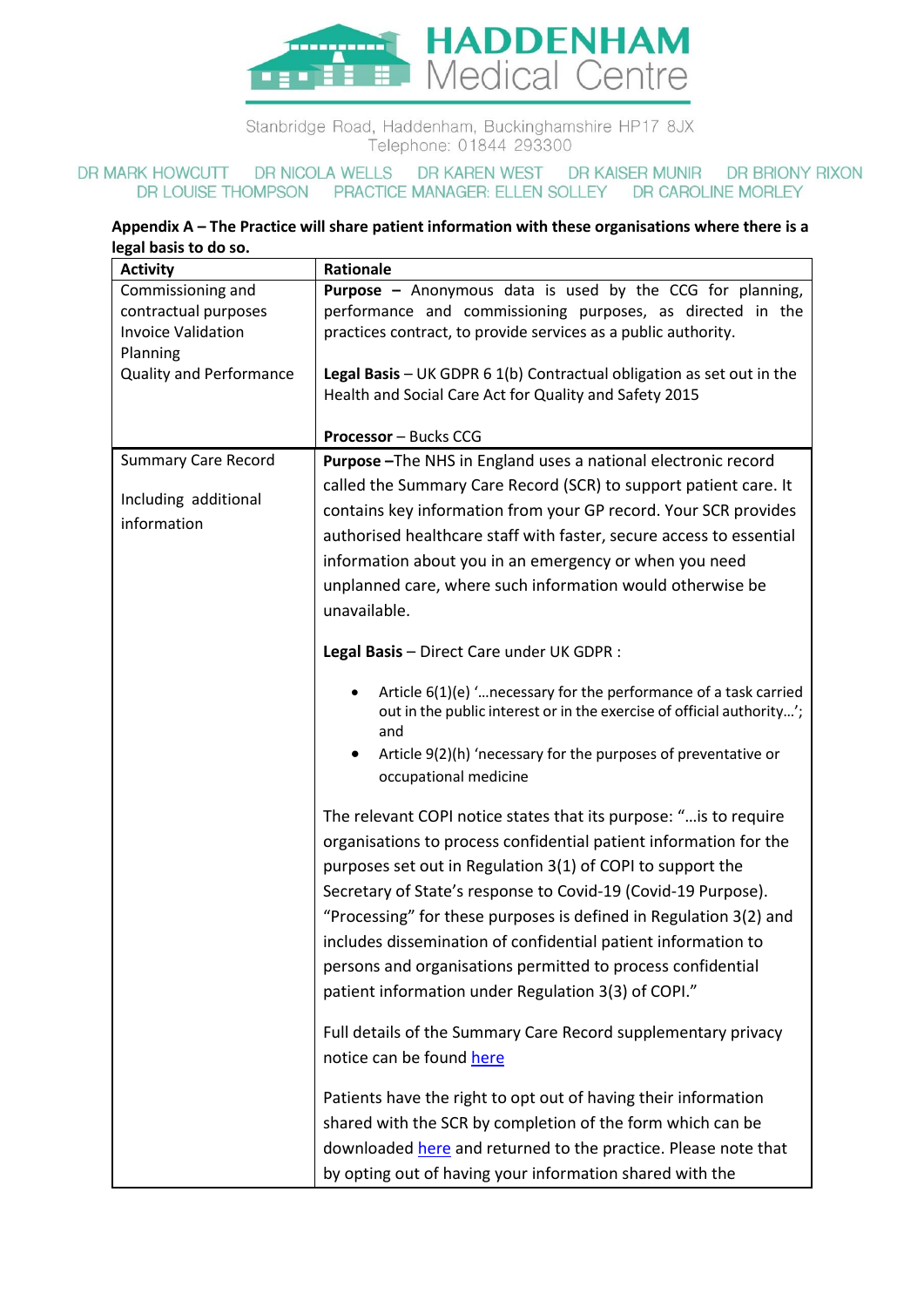|                     | Summary Care Record could result in a delay to care that may be                                                                                  |
|---------------------|--------------------------------------------------------------------------------------------------------------------------------------------------|
|                     | required in an emergency.                                                                                                                        |
|                     |                                                                                                                                                  |
|                     | <b>Processor</b> - NHS England and NHS Digital                                                                                                   |
| Research            | Purpose - We may share anonymous patient information with<br>research companies for the purpose of exploring new ways of                         |
|                     | providing healthcare and treatment for patients with certain<br>conditions. This data will not be used for any other purpose.                    |
|                     | Where personal confidential data is shared your consent will need to<br>be sought.                                                               |
|                     | Where you have opted out of having your identifiable information<br>shared for this Planning or Research your information will not be<br>shared. |
|                     | Legal Basis $-$ consent is not required to share anonymous data that<br>does not identify a patient.                                             |
|                     | Where identifiable data is required for research, patient consent will                                                                           |
|                     | be needed, unless there is a legitimate reason under law to do so or                                                                             |
|                     | there is support under the Health Service (Control of Patient<br>Information Regulations) 2002 ('section 251 support') applying via the          |
|                     | Confidentiality Advisory Group in England and Wales                                                                                              |
|                     |                                                                                                                                                  |
|                     | Processor - National Institute for Health and Care Records                                                                                       |
| Individual Funding  | <b>Purpose</b> – We may need to process your personal information where                                                                          |
| Requests            | we are required to fund specific treatment for you for a particular<br>condition that is not already covered in our standard NHS contract.       |
|                     | The clinical professional who first identifies that you may need the<br>treatment will explain to you the information that is needed to be       |
|                     | collected and processed in order to assess your needs and commission                                                                             |
|                     | your care; they will gain your explicit consent to share this. You have                                                                          |
|                     | the right to withdraw your consent at any time but this may affect the                                                                           |
|                     | decision to provide individual funding.                                                                                                          |
|                     | Legal Basis - Under UK GDPR Article 6 1(a) consent is required                                                                                   |
|                     | Article 9 2 (h) health data                                                                                                                      |
|                     | Data processor - Bucks CCG                                                                                                                       |
| Safeguarding Adults | <b>Purpose - We will share personal confidential information with the</b>                                                                        |
|                     | safeguarding team where there is a need to assess and evaluate any                                                                               |
|                     | safeguarding concerns.                                                                                                                           |
|                     | Legal Basis $-$ in some case consent will be required otherwise                                                                                  |
|                     | Article 6(1)(e) ' necessary for the performance of a task carried                                                                                |
|                     | out in the public interest or in the exercise of official authority';                                                                            |
|                     | and                                                                                                                                              |

 $\begin{array}{c} \hline \end{array}$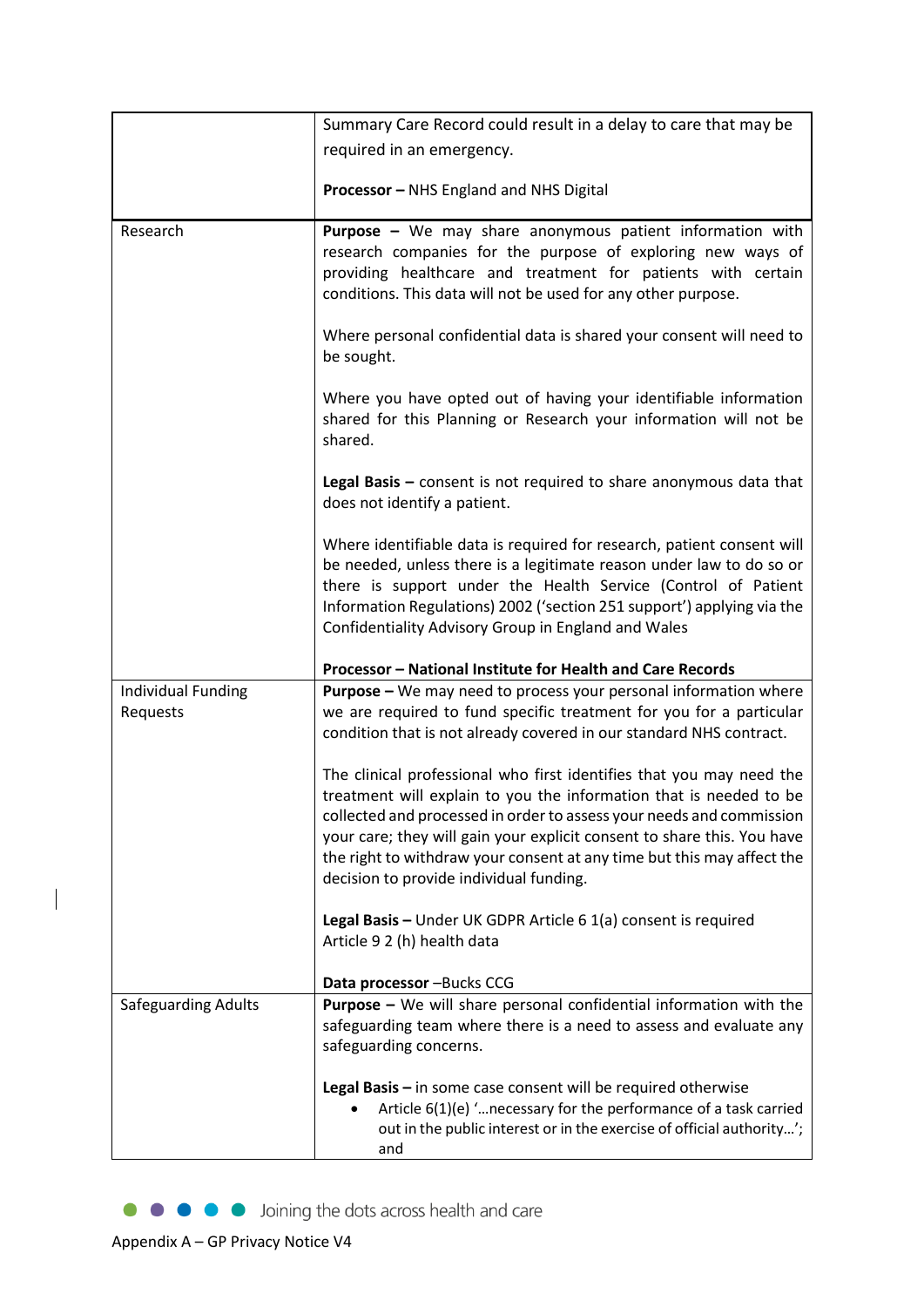|                                                   | Article 9(2)(h) 'necessary for the purposes of preventative or<br>$\bullet$                                                                                                                                                                                                                                                                                                                                                                                                                                                                                                                                                                                                                                                                                |
|---------------------------------------------------|------------------------------------------------------------------------------------------------------------------------------------------------------------------------------------------------------------------------------------------------------------------------------------------------------------------------------------------------------------------------------------------------------------------------------------------------------------------------------------------------------------------------------------------------------------------------------------------------------------------------------------------------------------------------------------------------------------------------------------------------------------|
|                                                   | occupational medicine                                                                                                                                                                                                                                                                                                                                                                                                                                                                                                                                                                                                                                                                                                                                      |
|                                                   | Data Processor - Bucks Safeguarding Team                                                                                                                                                                                                                                                                                                                                                                                                                                                                                                                                                                                                                                                                                                                   |
| Safeguarding Children                             | <b>Purpose - We will share children's personal information where there</b><br>is a need to assess and evaluate any safeguarding concerns.                                                                                                                                                                                                                                                                                                                                                                                                                                                                                                                                                                                                                  |
|                                                   | Legal Basis - in some case consent will be required otherwise<br>Article $6(1)(e)$ ' necessary for the performance of a task carried<br>out in the public interest or in the exercise of official authority';<br>and<br>Article 9(2)(h) 'necessary for the purposes of preventative or<br>occupational medicine                                                                                                                                                                                                                                                                                                                                                                                                                                            |
|                                                   | Data Processor - Bucks Safeguarding Team/Bucks Social Services                                                                                                                                                                                                                                                                                                                                                                                                                                                                                                                                                                                                                                                                                             |
| Risk Stratification -<br><b>Preventative Care</b> | Purpose - 'Risk stratification for case finding' is a process for<br>identifying and managing patients who have or may be at-risk of<br>health conditions (such as diabetes) or who are most likely to<br>need healthcare services (such as people with frailty). Risk<br>stratification tools used in the NHS help determine a person's risk<br>of suffering a particular condition and enable us to focus on<br>preventing ill health before it develops.                                                                                                                                                                                                                                                                                                |
|                                                   | Information about you is collected from a number of sources<br>including NHS Trusts, GP Federations and your GP Practice. A risk<br>score is then arrived at through an analysis of your de-identified<br>information. This can help us identify and offer you additional<br>services to improve your health.                                                                                                                                                                                                                                                                                                                                                                                                                                              |
|                                                   | If you do not wish information about you to be included in any<br>risk stratification programmes, please let us know. We can add a<br>code to your records that will stop your information from being<br>used for this purpose. Please be aware that this may limit the<br>ability of healthcare professionals to identify if you have or are at<br>risk of developing certain serious health conditions.                                                                                                                                                                                                                                                                                                                                                  |
|                                                   | Type of Data - Identifiable/Pseudonymised/Anonymised/Aggregate<br>Data                                                                                                                                                                                                                                                                                                                                                                                                                                                                                                                                                                                                                                                                                     |
|                                                   | <b>Legal Basis</b><br>UK GDPR Art. 6(1) (e) and Art.9 (2) (h). The use of identifiable data by<br>CCGs and GPs for risk stratification has been approved by the<br>Secretary of State, through the Confidentiality Advisory Group of the<br>Health Research Authority (approval reference (CAG 7-04)(a)/2013))<br>and this approval has been extended to the end of September 2022<br>NHS England Risk Stratification which gives us a statutory legal basis<br>under Section 251 of the NHS Act 2006 to process data for risk<br>stratification purposes which sets aside the duty of confidentiality. We<br>are committed to conducting risk stratification effectively, in ways<br>that are consistent with the laws that protect your confidentiality. |

• • • • Joining the dots across health and care

 $\begin{array}{c} \rule{0pt}{2.5ex} \rule{0pt}{2.5ex} \rule{0pt}{2.5ex} \rule{0pt}{2.5ex} \rule{0pt}{2.5ex} \rule{0pt}{2.5ex} \rule{0pt}{2.5ex} \rule{0pt}{2.5ex} \rule{0pt}{2.5ex} \rule{0pt}{2.5ex} \rule{0pt}{2.5ex} \rule{0pt}{2.5ex} \rule{0pt}{2.5ex} \rule{0pt}{2.5ex} \rule{0pt}{2.5ex} \rule{0pt}{2.5ex} \rule{0pt}{2.5ex} \rule{0pt}{2.5ex} \rule{0pt}{2.5ex} \rule{0$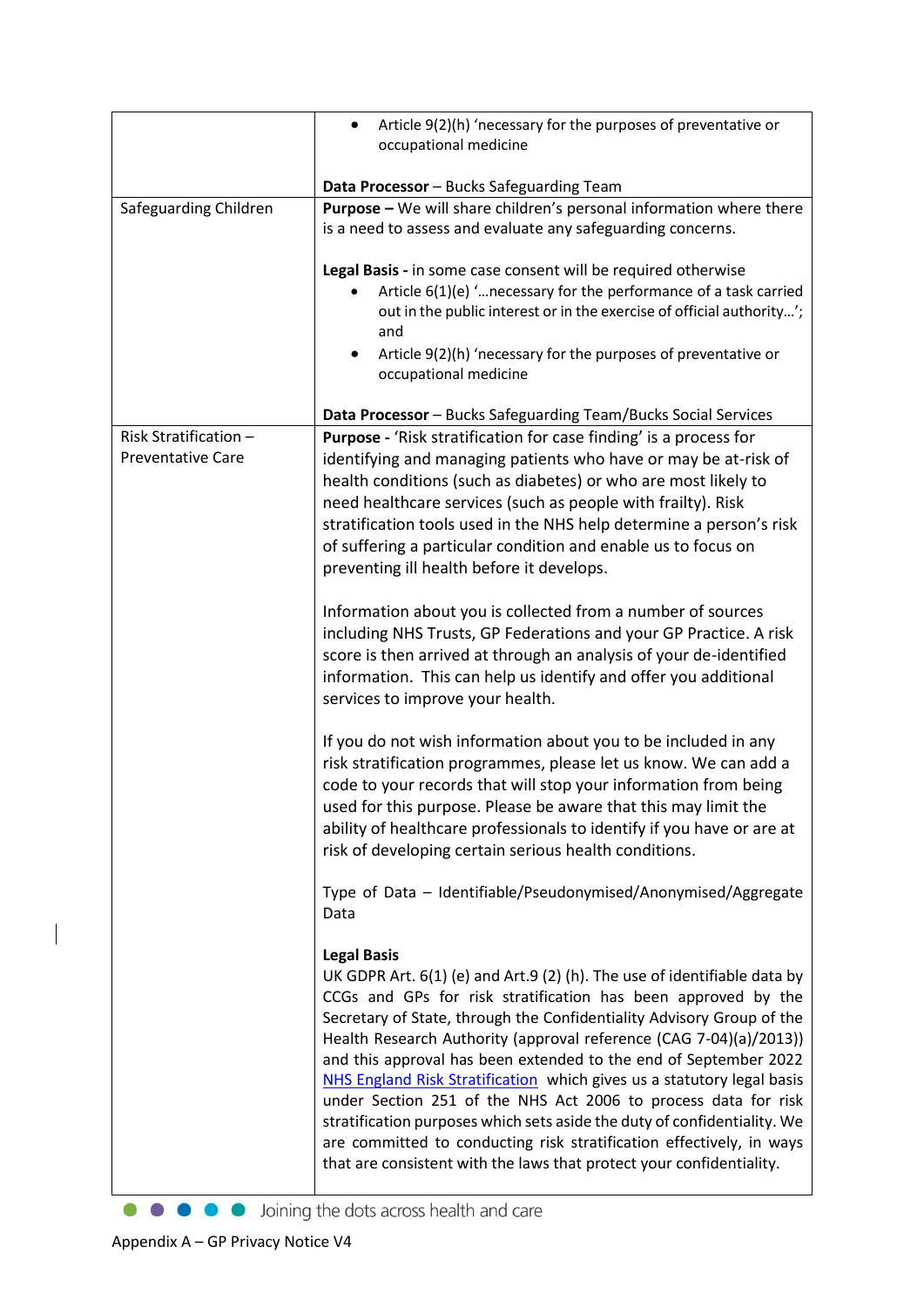|                                      | <b>Processors - NHS</b>                                                                                                                    |
|--------------------------------------|--------------------------------------------------------------------------------------------------------------------------------------------|
| <b>Public Health</b>                 | Purpose - Personal identifiable and anonymous data is shared.                                                                              |
| Screening programmes                 | The NHS provides national screening programmes so that certain                                                                             |
| (identifiable)<br>Notifiable disease | diseases can be detected at an early stage. These currently apply to<br>bowel cancer, breast cancer, aortic aneurysms and diabetic retinal |
|                                      |                                                                                                                                            |
| information (identifiable)           | screening service. The law allows us to share your contact information                                                                     |
| Smoking cessation                    | with Public Health England so that you can be invited to the relevant<br>screening programme.                                              |
| (anonymous)<br>Sexual health         | information<br>More<br>found<br>be<br>at:<br>can                                                                                           |
| (anonymous)                          | https://www.gov.uk/topic/population-screeningprogrammes<br>[Or                                                                             |
|                                      | insert relevant link] or speak to the practice                                                                                             |
|                                      |                                                                                                                                            |
|                                      | <b>Legal Basis</b> - Article $6(1)(e)$ ; "necessary in the exercise of official                                                            |
|                                      | authority vested in the controller'                                                                                                        |
|                                      | And Article 9(2)(h) Health data as stated below                                                                                            |
|                                      | Data Processors - Bucks County council                                                                                                     |
| <b>Direct Care</b>                   | <b>Purpose - Personal information is shared with other secondary care</b>                                                                  |
| <b>NHS Trusts</b>                    | trusts and providers in order to provide you with direct care services.                                                                    |
| <b>Other Care Providers</b>          | This could be hospitals or community providers for a range of services,                                                                    |
|                                      | including treatment, operations, physio, and community nursing,                                                                            |
|                                      | ambulance service.                                                                                                                         |
|                                      | Legal Basis - The processing of personal data in the delivery of direct                                                                    |
|                                      | care and for providers' administrative purposes in this surgery and in                                                                     |
|                                      | support of direct care elsewhere is supported under the following                                                                          |
|                                      | Article 6 1 (e) direct care and 9 2 (h) to provide health or social care:                                                                  |
|                                      | In some cases patients may be required to consent to having their                                                                          |
|                                      | record opened by the third party provider before patients information                                                                      |
|                                      | is accessed. Where there is an overidding need to access the GP record                                                                     |
|                                      | in order to provide patients with life saving care, their consent will not                                                                 |
|                                      | be required.                                                                                                                               |
|                                      | Processors - Bucks Hospital Trust John Radcliffe Hospital                                                                                  |
| <b>Care Quality Commission</b>       | <b>Purpose</b> – The CQC is the regulator for the English Health and Social                                                                |
|                                      | Care services to ensure that safe care is provided. They will inspect                                                                      |
|                                      | and produce reports back to the GP practice on a regular basis. The                                                                        |
|                                      | Law allows the CQC to access identifiable data.                                                                                            |
|                                      | More detail on how they ensure compliance with data protection law                                                                         |
|                                      | (including GDPR) and their privacy statement is available on our                                                                           |
|                                      | https://www.cqc.org.uk/about-us/our-policies/privacy-<br>website:                                                                          |
|                                      | statement                                                                                                                                  |
|                                      | Legal Basis - Article 6(1)(c) "processing is necessary for compliance                                                                      |
|                                      | with a legal obligation to which the controller is subject." And Article                                                                   |
|                                      | $9(2)$ (h) as stated below                                                                                                                 |
|                                      |                                                                                                                                            |
|                                      | Processors - Care Quality Commission                                                                                                       |
| <b>Population Health</b>             | Purpose - Health and care services work together as 'Integrated Care                                                                       |
| Management                           | Systems' (ICS) and are sharing data in order to:                                                                                           |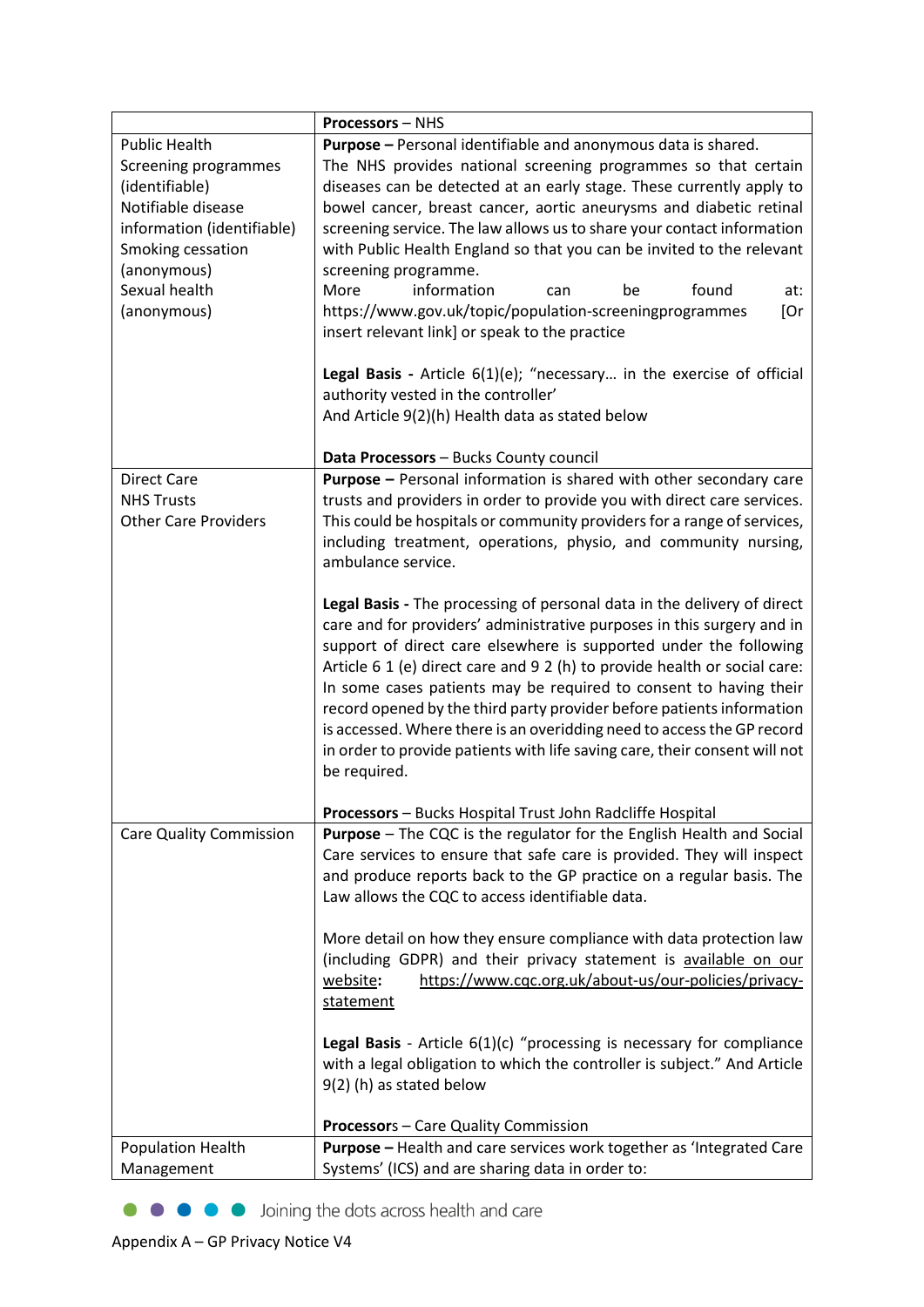|                                 | Understand the health and care needs of the care system's<br>$\bullet$<br>population, including health inequalities<br>Provide support to where it will have the most impact<br>Identify early actions to keep people well, not only focusing<br>on people in direct contact with services, but looking to join<br>up care across different partners.<br>(NB this links to the Risk Stratification activity identified above)<br>Type of Data - Identifiable/Pseudonymised/Anonymised/Aggregate<br>Data. NB only organisations that provide your care will see your<br>identifiable data.<br>Legal Basis - Article 6(1)(e); "necessary in the exercise of official<br>authority vested in the controller' And Article 9(2)(h) as stated below<br>Data Processors - Optum, Cerner                                                                                                                                                                                                                                                                                                                                                                                                                                                                                                                                                                                                                                                                                                                                                                                                                                                                                                                                                                                                                                               |
|---------------------------------|--------------------------------------------------------------------------------------------------------------------------------------------------------------------------------------------------------------------------------------------------------------------------------------------------------------------------------------------------------------------------------------------------------------------------------------------------------------------------------------------------------------------------------------------------------------------------------------------------------------------------------------------------------------------------------------------------------------------------------------------------------------------------------------------------------------------------------------------------------------------------------------------------------------------------------------------------------------------------------------------------------------------------------------------------------------------------------------------------------------------------------------------------------------------------------------------------------------------------------------------------------------------------------------------------------------------------------------------------------------------------------------------------------------------------------------------------------------------------------------------------------------------------------------------------------------------------------------------------------------------------------------------------------------------------------------------------------------------------------------------------------------------------------------------------------------------------------|
|                                 |                                                                                                                                                                                                                                                                                                                                                                                                                                                                                                                                                                                                                                                                                                                                                                                                                                                                                                                                                                                                                                                                                                                                                                                                                                                                                                                                                                                                                                                                                                                                                                                                                                                                                                                                                                                                                                |
| Payments, Invoice<br>validation | Purpose - Contract holding GPs in the UK receive payments from their<br>respective governments on a tiered basis. Most of the income is<br>derived from baseline capitation payments made according to the<br>number of patients registered with the practice on quarterly payment<br>days. These amounts paid per patient per quarter varies according to<br>the age, sex and other demographic details for each patient. There are<br>also graduated payments made according to the practice's<br>achievement of certain agreed national quality targets known as the<br>Quality and Outcomes Framework (QOF), for instance the proportion<br>of diabetic patients who have had an annual review. Practices can also<br>receive payments for participating in agreed national or local<br>enhanced services, for instance opening early in the morning or late<br>at night or at the weekends. Practices can also receive payments for<br>certain national initiatives such as immunisation programs and<br>practices may also receive incomes relating to a variety of non-patient<br>related elements such as premises. Finally there are short term<br>initiatives and projects that practices can take part in. Practices or GPs<br>may also receive income for participating in the education of medical<br>students, junior doctors and GPs themselves as well as research. In<br>order to make patient based payments basic and relevant necessary<br>data about you needs to be sent to the various payment services. The<br>release of this data is required by English laws.<br>Legal Basis - Article 6(1)(c) "processing is necessary for compliance<br>with a legal obligation to which the controller is subject." And Article<br>9(2)(h) 'as stated below<br>Data Processors - NHS England, CCG, Public Health |
| Patient Record data base        | Purpose - Your medical record will be processed in order that a data                                                                                                                                                                                                                                                                                                                                                                                                                                                                                                                                                                                                                                                                                                                                                                                                                                                                                                                                                                                                                                                                                                                                                                                                                                                                                                                                                                                                                                                                                                                                                                                                                                                                                                                                                           |
|                                 | base can be maintained, this is managed in a secure way and there are<br>robust processes in place to ensure your medical record is kept<br>accurate, and up to date. Your record will follow you as you change<br>surgeries throughout your life.<br>Closed records will be archived by NHS England                                                                                                                                                                                                                                                                                                                                                                                                                                                                                                                                                                                                                                                                                                                                                                                                                                                                                                                                                                                                                                                                                                                                                                                                                                                                                                                                                                                                                                                                                                                           |

• • • • Joining the dots across health and care

 $\begin{array}{c} \end{array}$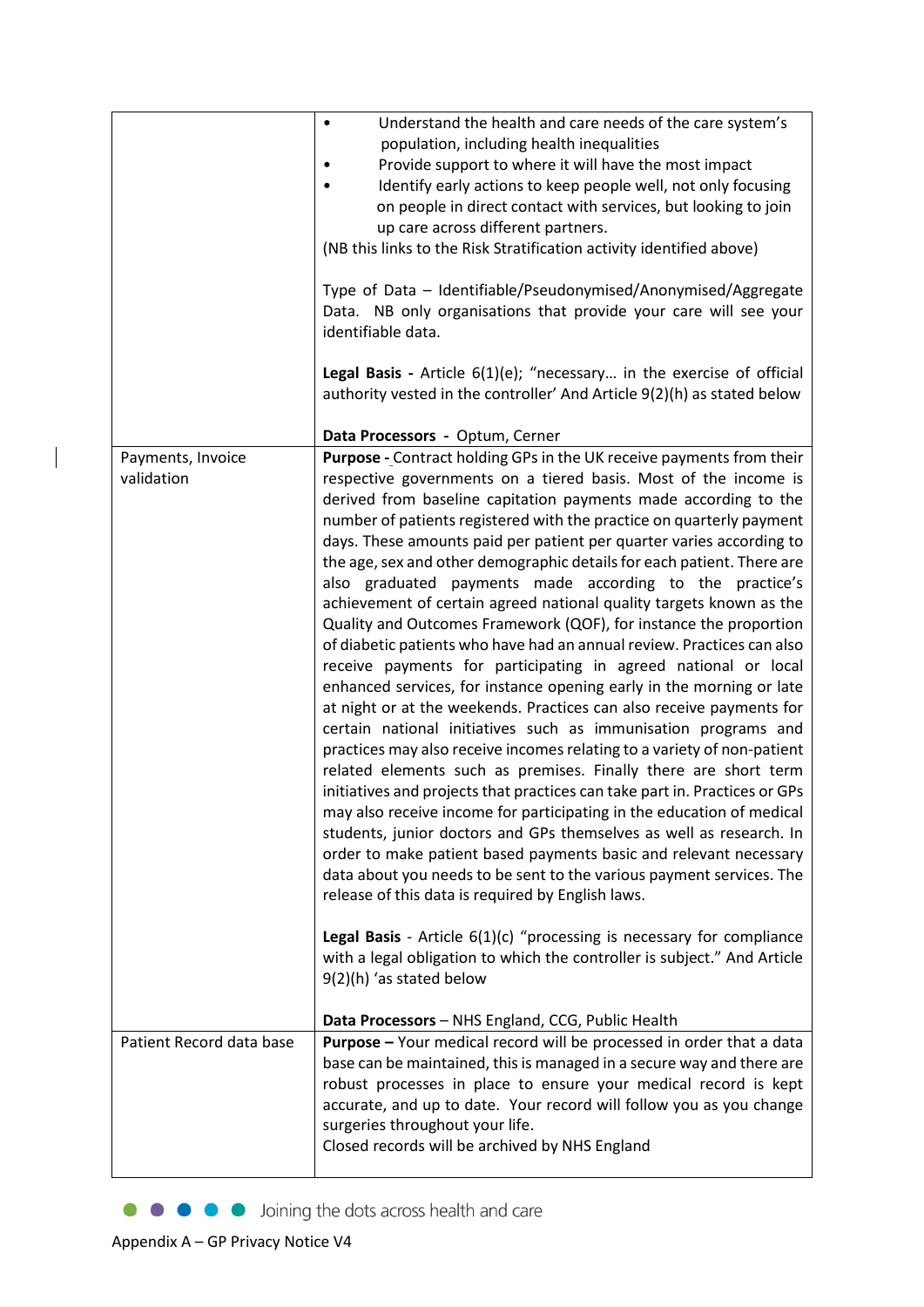|                                                          | Legal Basis - Article 6(1)(e); "necessary in the exercise of official<br>authority vested in the controller' And Article 9(2)(h) as stated below                                                                                                                  |
|----------------------------------------------------------|-------------------------------------------------------------------------------------------------------------------------------------------------------------------------------------------------------------------------------------------------------------------|
|                                                          | Processor - EMIS. Docman and PCSE                                                                                                                                                                                                                                 |
| <b>Medical reports</b><br><b>Subject Access Requests</b> | <b>Purpose</b> - Your medical record may be shared in order that solicitors<br>acting on your behalf can conduct certain actions as instructed by you.                                                                                                            |
|                                                          | Insurance companies seeking a medical reports where you have<br>applied for services offered by then can have a copy to your medical<br>history for a specific purpose.                                                                                           |
|                                                          | Legal Basis - Your explicit consent will be required before a GP can<br>share your record for either of these purposes.                                                                                                                                           |
| <b>Medicines Optimisation</b>                            | <b>Processor</b> – iGPR, or other<br>Purpose - Your anonymous aggregated information will be shared in                                                                                                                                                            |
| OptimiseRX<br>AnalyseRX<br>Oberoi                        | order to optimise medication. This will enable your GP to provide a<br>more efficient medication regime for your personal care. Some of the<br>anonymous information may be used nationally to drive wider<br>understanding of the medication is used.            |
|                                                          | Legal Basis - Article 6(1)(e); "necessary in the exercise of official<br>authority vested in the controller' And Article 9(2)(h) Health data as<br>stated below                                                                                                   |
|                                                          | Processor - FDB                                                                                                                                                                                                                                                   |
| <b>Medicines Management</b><br>Team                      | <b>Purpose</b> - your medical record is shared with the medicines<br>management team, in order that your medication can be kept up to<br>date and any changes can be implemented.                                                                                 |
|                                                          | Legal Basis - Article 6(1)(e); "necessary in the exercise of official<br>authority vested in the controller' And Article 9(2)(h) Health data as<br>stated below                                                                                                   |
|                                                          | <b>Processor</b> - Bucks CCG. Phoenix PCN pharmacists                                                                                                                                                                                                             |
| <b>GP</b> Federation                                     | Purpose - Your medical record will be shared with the Fed Bucks/Q Dr<br>in order that they can provide direct care services to the patient<br>population. This could be in the form of video consultations, Minor<br>injuries clinics, GP extended access clinics |
|                                                          | <b>Legal Basis</b> - Article $6(1)(e)$ ; "necessary in the exercise of official<br>authority vested in the controller' And Article 9(2)(h) Health data as<br>stated below                                                                                         |
|                                                          | <b>Processor</b> – Fed Bucks                                                                                                                                                                                                                                      |
| <b>PCN</b>                                               | Purpose - Your medical record will be shared with the Phoenix PCN in<br>order that they can provide direct care services to the patient<br>population.                                                                                                            |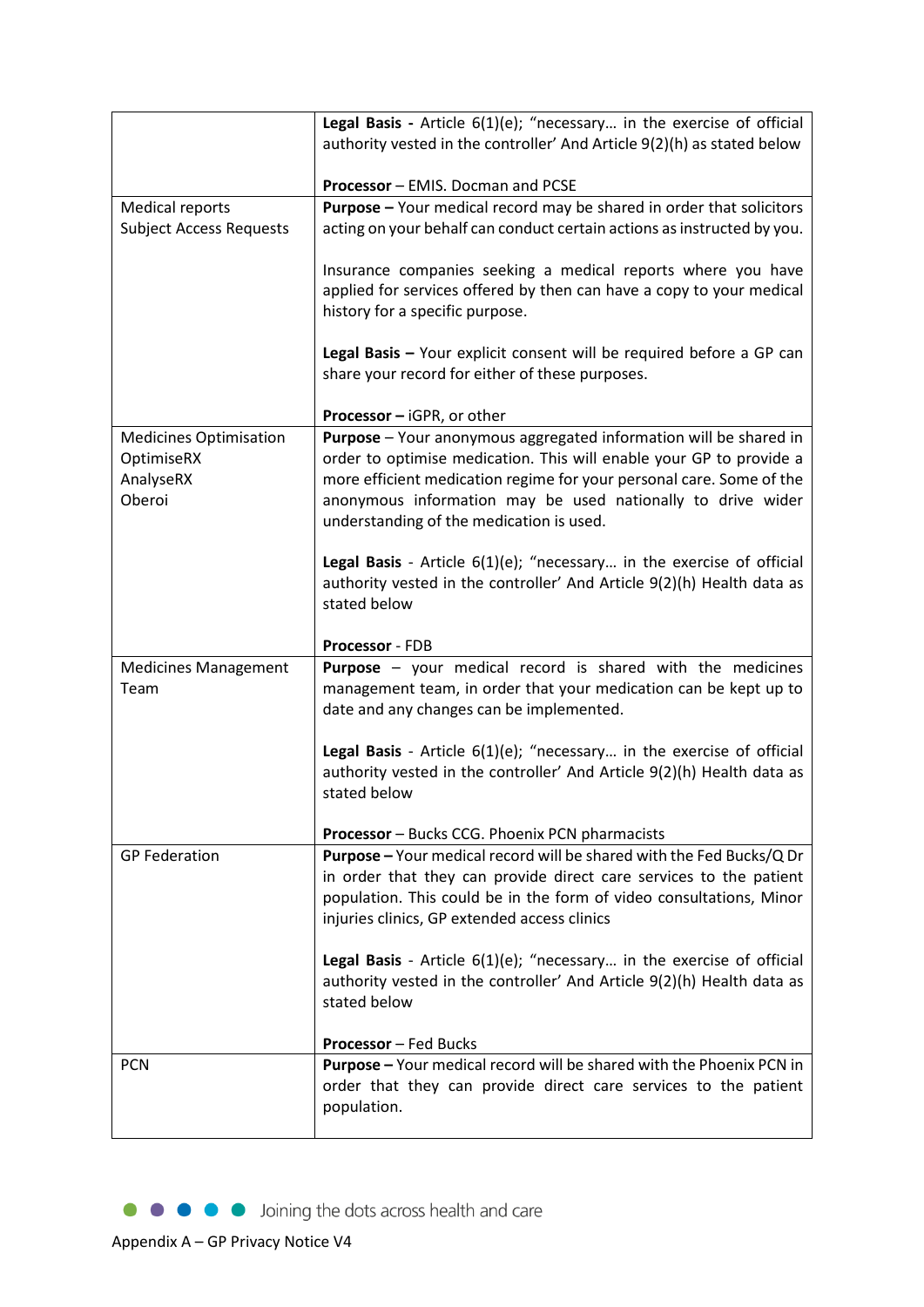|                           | Legal Basis - Article 6(1)(e); "necessary in the exercise of official<br>authority vested in the controller' And Article 9(2)(h) Health data as<br>stated below                                                                                                       |
|---------------------------|-----------------------------------------------------------------------------------------------------------------------------------------------------------------------------------------------------------------------------------------------------------------------|
|                           | Processor - Haddenham Medical Centre, Cross Keys Surgery, Unity<br>Health                                                                                                                                                                                             |
| Smoking cessation         | <b>Purpose</b> - personal information is shared in order for the smoking<br>cessation service to be provided.                                                                                                                                                         |
|                           | Only those patients who wish to be party to this service will have their<br>data shared                                                                                                                                                                               |
|                           | Legal Basis - consented                                                                                                                                                                                                                                               |
|                           | Processor - Live Well Stay Well                                                                                                                                                                                                                                       |
| <b>Social Prescribers</b> | <b>Purpose</b> – Access to medical records is provided to social prescribers<br>to undertake a full service to patients dependent on their social care<br>needs.                                                                                                      |
|                           | Only those patients who wish to be party to this service will have their<br>data shared                                                                                                                                                                               |
|                           | Legal Basis - Article $6(1)(e)$ ; "necessary in the exercise of official<br>authority vested in the controller' And Article 9(2)(h) Health data as<br>stated below                                                                                                    |
|                           | Processor - Phoenix PCN                                                                                                                                                                                                                                               |
| Police                    | Purpose - Personal confidential information may be shared with the<br>Police authority for certain purposes. The level of sharing and purpose<br>for sharing may vary. Where there is a legal basis for this information<br>to be shared no consent will be required. |
|                           | The Police will require the correct documentation in order to make a<br>request. This could be but not limited to, DS 2, Court order, s137, the<br>prevention and detection of a crime.                                                                               |
|                           | In some cases consent may be required.                                                                                                                                                                                                                                |
|                           | Legal Basis - GDPR - Article 6 1 (f) legitimate interest 6 1 (c) Legal<br>Obligation.<br>Article 9 2 (f) requests for legal reasons                                                                                                                                   |
|                           |                                                                                                                                                                                                                                                                       |
| Coroner                   | <b>Processor</b> - Police Constabulary<br><b>Purpose</b> – Personal information relating to a patient may be shared                                                                                                                                                   |
|                           | with the coroner upon request.                                                                                                                                                                                                                                        |
|                           | Legal Basis - UK GDPR Article $6 1$ (c) Legal Obligation 9 2 (h) Health<br>data                                                                                                                                                                                       |
|                           | <b>Processor - The Coroner</b>                                                                                                                                                                                                                                        |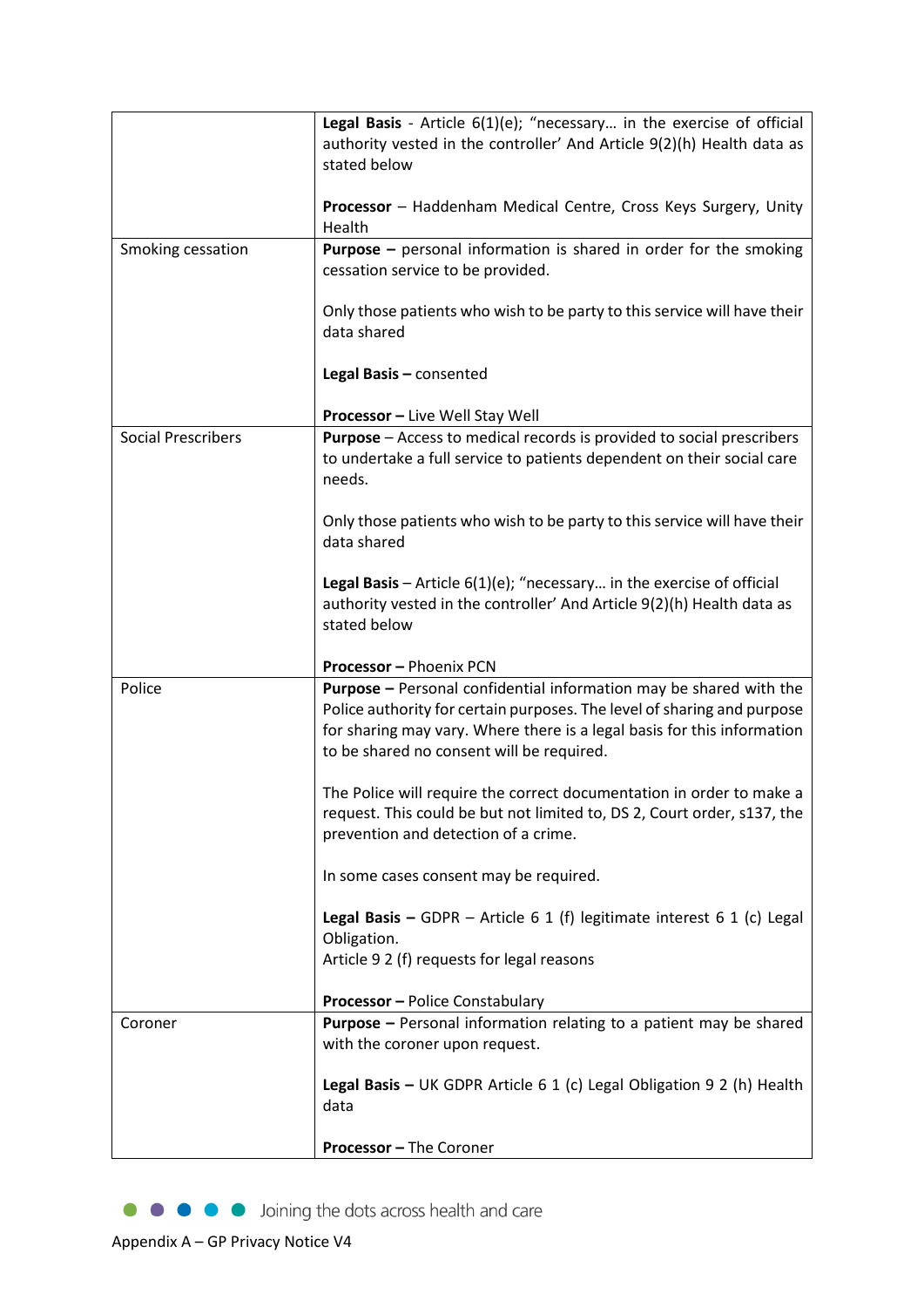| Private healthcare           | Purpose - Personal information shared with private health care                                                                                     |
|------------------------------|----------------------------------------------------------------------------------------------------------------------------------------------------|
| providers                    | providers in order to deliver direct care to patients at the patient's                                                                             |
|                              | request. Consent from the patient will be required to share data with                                                                              |
|                              | Private Providers.                                                                                                                                 |
|                              |                                                                                                                                                    |
|                              | Legal Basis - Consented and under contract between the patient and                                                                                 |
|                              | the provider                                                                                                                                       |
|                              |                                                                                                                                                    |
|                              | Provider - As requested by the patient.                                                                                                            |
| <b>Texting Service</b>       | <b>Purpose -</b> Personal identifiable information shared with the texting<br>service in order that text messages including appointment reminders, |
|                              | campaign messages related to specific patients health needs and                                                                                    |
|                              | direct messages to patients                                                                                                                        |
|                              |                                                                                                                                                    |
|                              | Legal Basis - GDPR Article 6 1 (b) Contract, Article 6 1 (e) Public task,                                                                          |
|                              | Article 9 2 (h)                                                                                                                                    |
|                              |                                                                                                                                                    |
|                              | Provider - AccuRX                                                                                                                                  |
| Remote consultation          | <b>Purpose</b> - Personal information including images may be processed,                                                                           |
| Including - Video            | stored and with the patients consent shared, in order to provide the                                                                               |
| Consultation                 | patient with urgent medical advice during the COVID-19 pandemic.                                                                                   |
| Clinical photography         |                                                                                                                                                    |
|                              | Legal Basis - Article $6(1)(e)$ ; "necessary in the exercise of official                                                                           |
|                              | authority vested in the controller' And Article 9(2)(h) Health data as                                                                             |
|                              | stated below                                                                                                                                       |
|                              | Patients will be asked to provide consent if required to provide                                                                                   |
|                              | photographs of certain areas of concern. There are restrictions on                                                                                 |
|                              | what the practice can accept photographs of. No photographs of the                                                                                 |
|                              | full face, no intimate areas, no pictures of patients who cannot                                                                                   |
|                              | consent to the process. No pictures of children.                                                                                                   |
|                              |                                                                                                                                                    |
|                              | <b>Processor - Ask First AccuRX</b>                                                                                                                |
| <b>MDT</b> meetings          | Purpose - For some long term conditions, such as diabetes, the                                                                                     |
|                              | practice participates in meetings with staff from other agencies                                                                                   |
|                              | involved in providing care, to help plan the best way to provide care                                                                              |
|                              | to patients with these conditions.                                                                                                                 |
|                              |                                                                                                                                                    |
|                              | During COVID 19 the practice may use secure video meeting platform<br>to discuss patient needs.                                                    |
|                              |                                                                                                                                                    |
|                              | <b>Legal Basis -</b> Article $6(1)(e)$ ; "necessary in the exercise of official                                                                    |
|                              | authority vested in the controller' And Article 9(2)(h) Health data as                                                                             |
|                              | stated below                                                                                                                                       |
|                              |                                                                                                                                                    |
|                              | <b>Processor - MS Teams</b>                                                                                                                        |
| COVID-19                     | Purpose - To understand the risks to public health, trends and                                                                                     |
| <b>Research and Planning</b> | prevent the spread of infections such as Covid-19 the government                                                                                   |
|                              | has enabled a number of initiatives which include research and                                                                                     |
|                              | planning during the Covid-19 pandemic which may include the                                                                                        |
|                              | collection of personal confidential data has been necessary. This is to                                                                            |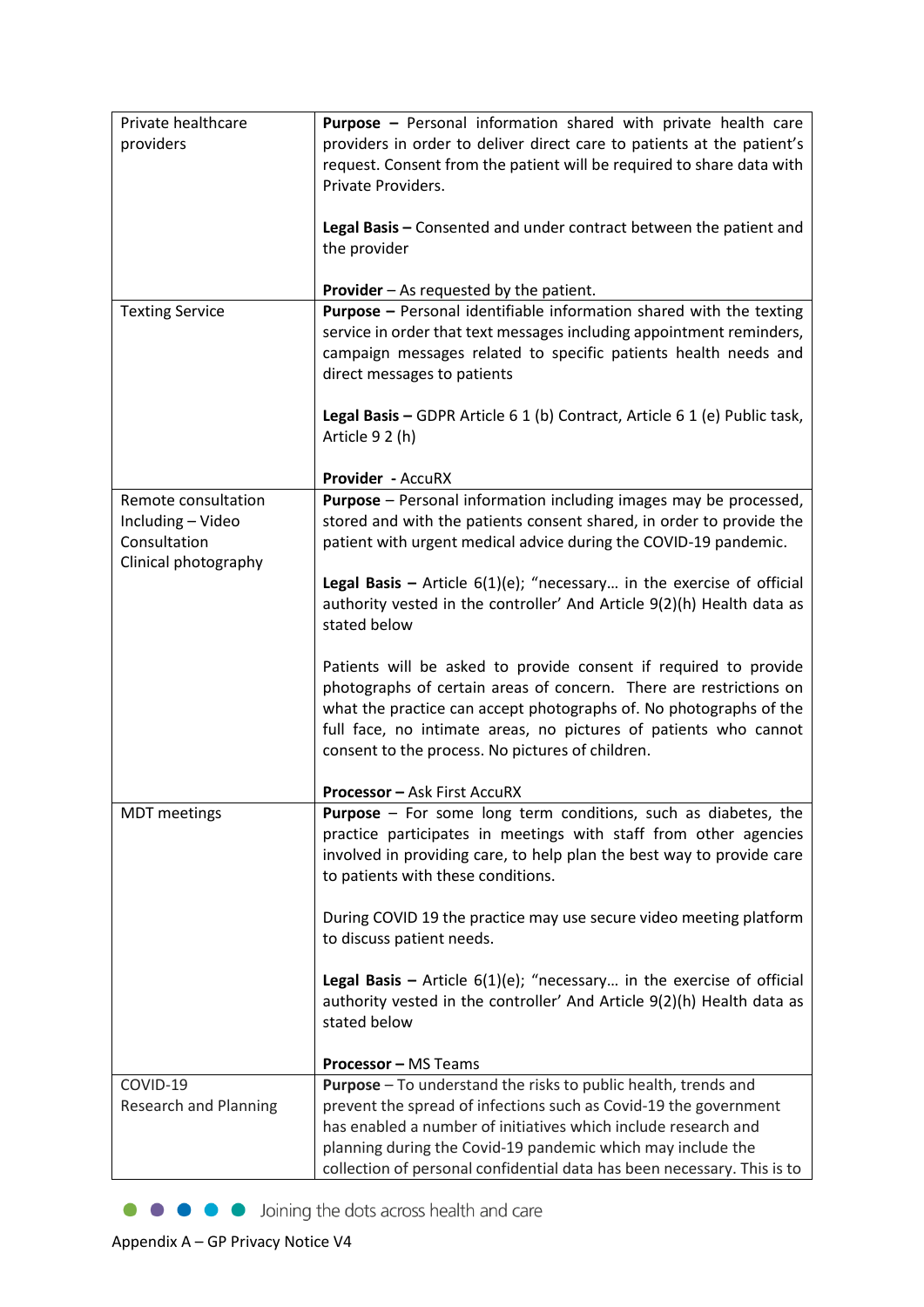|                                        | assist with the diagnosis, testing, self-isolating, fitness to work,<br>treatment medical, social interventions and recovery from Covid-19.                                                                                                                                                     |
|----------------------------------------|-------------------------------------------------------------------------------------------------------------------------------------------------------------------------------------------------------------------------------------------------------------------------------------------------|
|                                        | Legal Basis - Notice under Regulation 3(4) of the Health Service<br>(Control of Patient Information) Regulations 2002 (COPI), which were<br>made under sections 60 (now section 251 of the NHS Act 2006) and<br>64 of the Health and Social Care Act 2001.                                      |
|                                        | Coronavirus (COVID-19): notice under regulation 3(4) of the Health<br>Service (Control of Patient Information) Regulations 2002, which<br>were made under sections 60 (now section 251 of the NHS Act 2006)<br>and 64 of the Health and Social Care Act 2001 - Biobank - GOV.UK<br>(www.gov.uk) |
|                                        | Coronavirus (COVID-19): notification to organisations to share<br>information - GOV.UK (www.gov.uk)                                                                                                                                                                                             |
|                                        | Provider - BioBank, NHS Digital, NHS England, other organisations<br>included in the roll out of vaccinations, treatment and care of<br>patients suffering with Covid-19                                                                                                                        |
| <b>General Practice</b>                | Purpose - GP practices are required to provide data extraction of                                                                                                                                                                                                                               |
| <b>Extraction Service (GPES)</b>       | their patients personal confidential information for various purposes                                                                                                                                                                                                                           |
| 1. At risk patients<br>data collection | to NHS Digital. The objective of this data collection is on an ongoing<br>basis to identify patients registered at General Practices who fit                                                                                                                                                    |
| Version 3                              | within a certain criteria, in order to monitor and either provide direct                                                                                                                                                                                                                        |
| 2. Covid-19 Planning                   | care, or prevent serious harm to those patients. Below is a list of the                                                                                                                                                                                                                         |
| and Research data                      | purposes for the data extraction, by using the link you can find out                                                                                                                                                                                                                            |
| 3. CVDPREVENT                          | the detail behind each data extraction and how your information will                                                                                                                                                                                                                            |
| Audit<br><b>Physical Health</b><br>4.  | be used to inform this essential work:                                                                                                                                                                                                                                                          |
| Checks for people<br>with Severe       | At risk patients including severely clinically vulnerable<br>1.                                                                                                                                                                                                                                 |
| <b>Mental Illness</b>                  | Covid-19 Planning and Research data, to control and prevent<br>2.<br>the risk of Covid-19                                                                                                                                                                                                       |
|                                        | 3.<br>NHS England has directed NHS Digital to collect and analyse<br>data in connection with Cardiovascular Disease Prevention<br><b>Audit</b>                                                                                                                                                  |
|                                        | <b>GPES Physical Health Checks for people with Severe Mental</b><br>4.<br>Illness (PHSMI) data collection.                                                                                                                                                                                      |
|                                        | Legal Basis - All GP Practices in England are legally required to share<br>data with NHS Digital for this purpose under section 259(1)(a) and (5)<br>of the 2012 Act                                                                                                                            |
|                                        | Further detailed legal basis can be found in each link.                                                                                                                                                                                                                                         |
|                                        | Any objections to this data collection should be made directly to NHS<br>Digital. enquiries@nhsdigital.nhs.uk                                                                                                                                                                                   |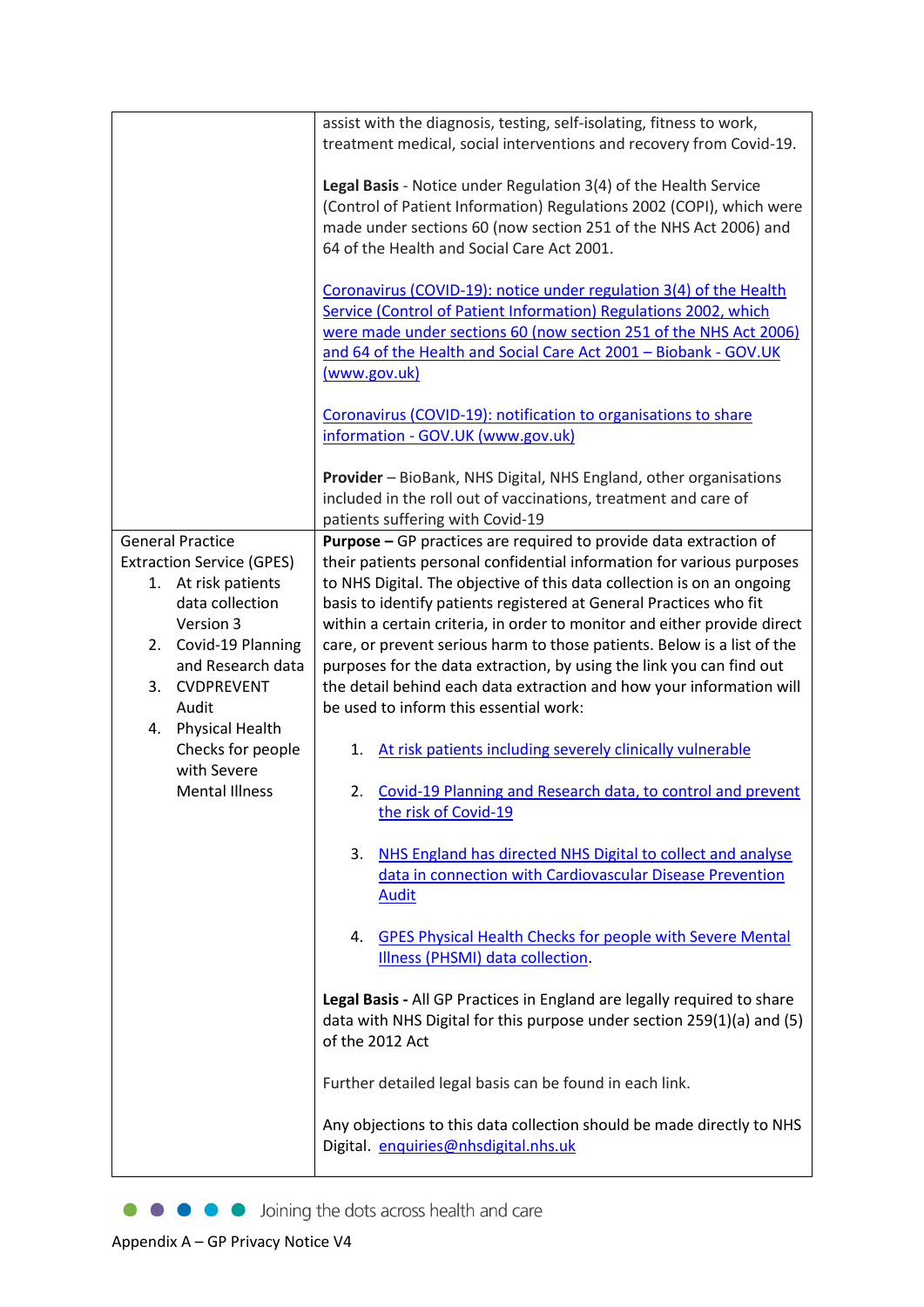|                              | <b>Processor</b> – NHS Digital or NHS X                                                                                                                                                                                                                                                                                                                                                                                                                                                                                                                                                                                                                                                                                                                                                                                                        |
|------------------------------|------------------------------------------------------------------------------------------------------------------------------------------------------------------------------------------------------------------------------------------------------------------------------------------------------------------------------------------------------------------------------------------------------------------------------------------------------------------------------------------------------------------------------------------------------------------------------------------------------------------------------------------------------------------------------------------------------------------------------------------------------------------------------------------------------------------------------------------------|
| Medication/Prescribing       | Purpose: Prescriptions containing personal identifiable and health<br>data will be shared with chemists/pharmacies, in order to provide<br>patients with essential medication or treatment as their health<br>needs dictate. This process is achieved either by face to face contact<br>with the patient or electronically. Where patients have specified a<br>nominated pharmacy they may wish their repeat or acute<br>prescriptions to be ordered and sent directly to the pharmacy<br>making a more efficient process. Arrangements can also be made<br>with the pharmacy to deliver medication<br><b>Legal Basis:</b> Article $6(1)(e)$ ; "necessary in the exercise of official<br>authority vested in the controller' And Article 9(2)(h) Health data as<br>stated below<br>Patients will be required to nominate a preferred pharmacy. |
|                              | <b>Processor</b> - Pharmacy of choice                                                                                                                                                                                                                                                                                                                                                                                                                                                                                                                                                                                                                                                                                                                                                                                                          |
| <b>Professional Training</b> | Purpose - We are a GP training surgery. On occasion you may be<br>asked if you are happy to be seen by one of our GP registrars. You<br>may also be asked if you would be happy to have a consultation<br>recorded for training purposes. These recordings will be shared and<br>discussed with training GPs at the surgery, and also with moderators<br>at the RCGP and HEE.<br>Legal Basis $-61$ (a) consent, patients will be asked if they wish to<br>take part in training sessions.<br>9 2 (a) - explicit consent will be required when making recordings of<br>consultations<br>Recordings remain the control of the GP practice and they will delete<br>all recordings from the secure site once they are no longer required.                                                                                                          |
|                              | Processor - RCGP, HEE, iConnect, Fourteen Fish                                                                                                                                                                                                                                                                                                                                                                                                                                                                                                                                                                                                                                                                                                                                                                                                 |
| Telephony                    | <b>Purpose</b> - The practice use an internet based telephony system that<br>records telephone calls, patients will have the right to decline<br>recordings of calls as is their individual right. The calls will be held on<br>the external server for a duration of 3 years unless requested for<br>them to be removed sooner. The telephone system has been<br>commissioned to assist with the high volume and management of<br>calls into the surgery, which in turn will enable a better service to<br>patients.<br>Legal Basis - While there is a robust contract in place with the<br>processor, the surgery has undertaken this service to assist with the                                                                                                                                                                             |
|                              | direct care of patients in a more efficient way.<br>Article $6(1)(e)$ ; "necessary in the exercise of official authority<br>vested in the controller' And Article 9(2)(h) Health data as stated<br>below<br><b>Provider-OPUS</b>                                                                                                                                                                                                                                                                                                                                                                                                                                                                                                                                                                                                               |
|                              |                                                                                                                                                                                                                                                                                                                                                                                                                                                                                                                                                                                                                                                                                                                                                                                                                                                |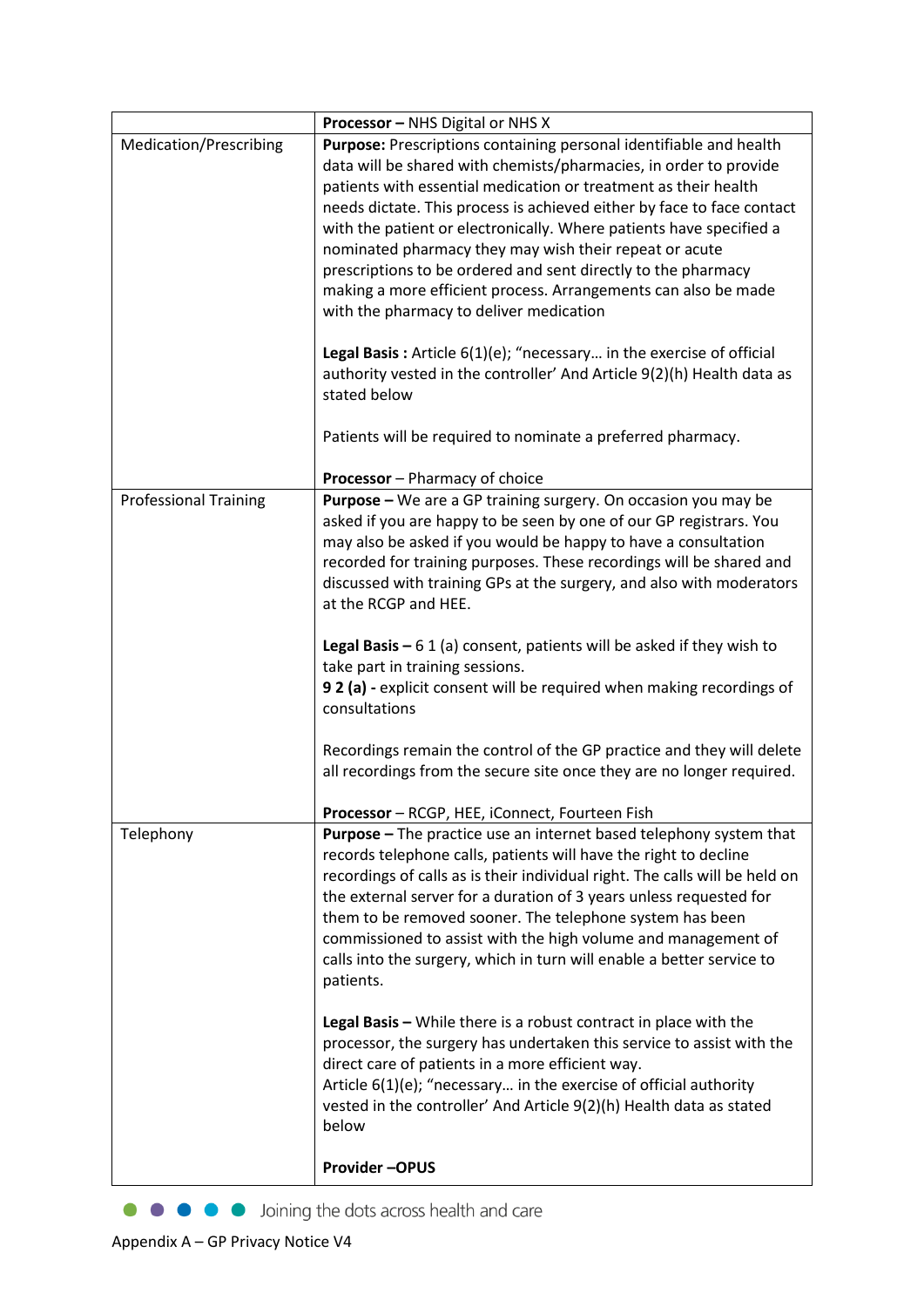| Learning Disability<br><b>Mortality Programme</b><br>LeDer | Purpose: The Learning Disability Mortality Review (LeDeR)<br>programme was commissioned by NHS England to investigate the<br>death of patients with learning difficulties to assist with processes<br>to improve the standard and quality of care for people living with<br>a learning disability.<br>Legal Basis: It has approval from the Secretary of State under<br>section 251 of the NHS Act 2006 to process patient identifiable<br>information who fit within a certain criteria.                           |
|------------------------------------------------------------|---------------------------------------------------------------------------------------------------------------------------------------------------------------------------------------------------------------------------------------------------------------------------------------------------------------------------------------------------------------------------------------------------------------------------------------------------------------------------------------------------------------------|
|                                                            | <b>Processor: CCG, NHS England</b>                                                                                                                                                                                                                                                                                                                                                                                                                                                                                  |
| <b>Technical Solution</b><br>Pseudonymisation              | Purpose: Personal confidential and special category data in the form<br>of medical record, is extracted under contract for the purpose of<br>pseudonymisation. This will allow no patient to be identified within<br>the data set that is created. SCWCSU has been commissioned to<br>provide a data processing service for the GPs, no other processing<br>will be undertaken under this contract.<br>Legal Basis: Under GDPR the legitimate purpose for this activity is<br>under contract to provide assistance. |
|                                                            | Article $6(1)(e)$ ; "necessary in the exercise of official authority                                                                                                                                                                                                                                                                                                                                                                                                                                                |
|                                                            | vested in the controller' And Article 9(2)(h) Health data as stated<br>below                                                                                                                                                                                                                                                                                                                                                                                                                                        |
|                                                            | <b>Processor: SCW CSU</b>                                                                                                                                                                                                                                                                                                                                                                                                                                                                                           |
| <b>Shared Care Record</b>                                  | Purpose: In order for the practice to have access to a shared record,<br>the Integrated Care Service has commissioned a number of systems<br>including GP connect, which is managed by NHS Digital, to enable a<br>shared care record, which will assist in patient information to be<br>used for a number of care related services. These may include<br>Population Health Management, Direct Care, and analytics to assist<br>with planning services for the use of the local health population.                  |
|                                                            | Where data is used for secondary uses no personal identifiable data<br>will be used.                                                                                                                                                                                                                                                                                                                                                                                                                                |
|                                                            | Where personal confidential data is used for Research explicit<br>consent will be required.                                                                                                                                                                                                                                                                                                                                                                                                                         |
|                                                            | Legal Basis: Article 6(1)(e); "necessary in the exercise of official<br>authority vested in the controller' And Article 9(2)(h) Health data as<br>stated below                                                                                                                                                                                                                                                                                                                                                      |
|                                                            | Processor: Plexus, NHS Digital, ESHT, ICS member providers                                                                                                                                                                                                                                                                                                                                                                                                                                                          |
| Anticoagulation<br>Monitoring                              | Purpose: Personal Confidential data is shared with LumiraDX in order<br>to provide an anticoagulation clinic to patients who are on<br>anticoagulation medication. This will only affect patients who are<br>within this criteria.                                                                                                                                                                                                                                                                                  |
|                                                            | Legal Basis: The legal basis for this activity under UK GDPR is                                                                                                                                                                                                                                                                                                                                                                                                                                                     |